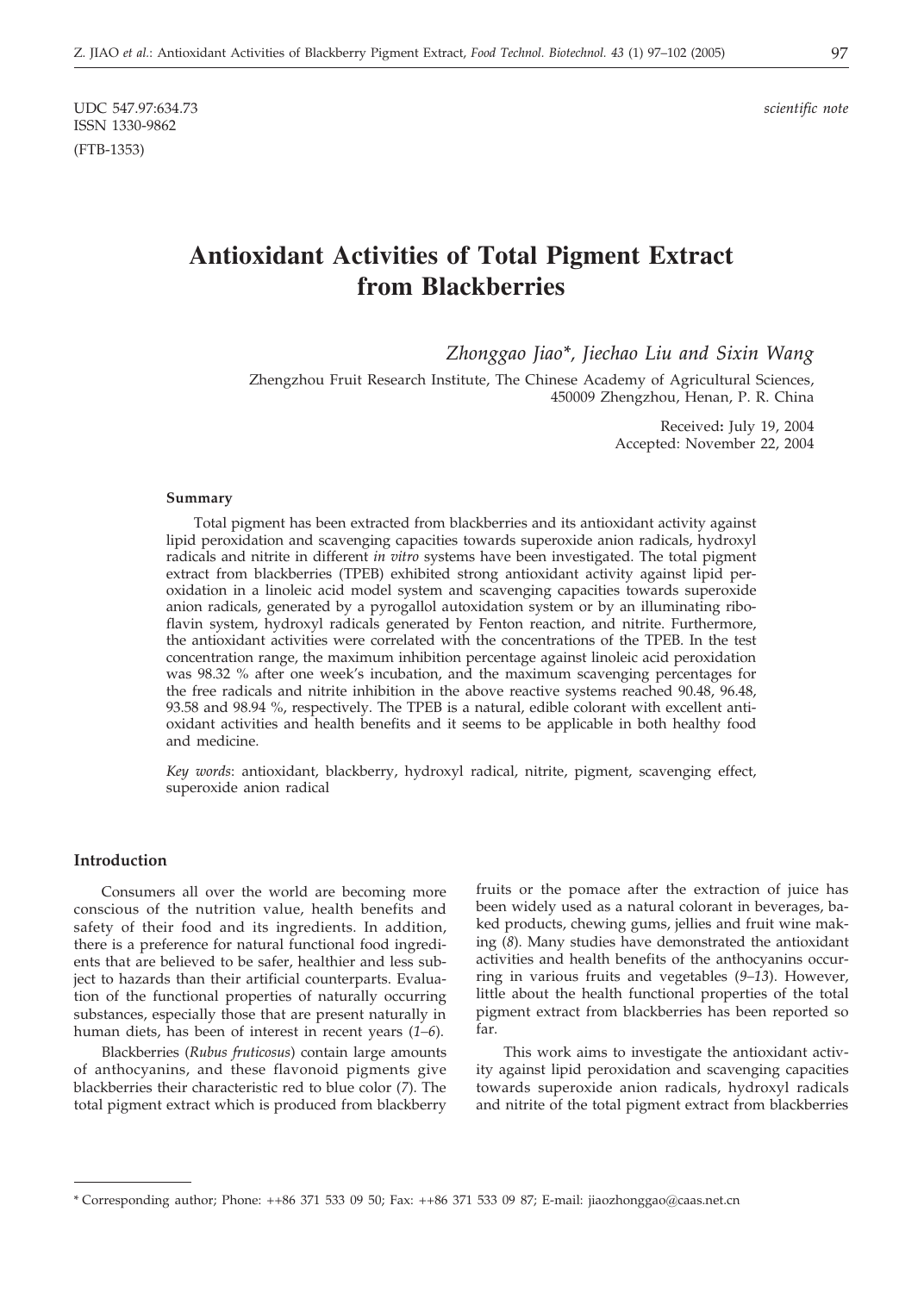(TPEB) as a potential source of natural functional substances for use as dietary antioxidants.

# **Materials and Methods**

#### *Materials*

Blackberries (*Rubus fruticosus*) growing in a forestry farm in Henan province of the P. R. China were picked at maturity and then stored at –18 °C. AB-8 resin was purchased from The Chemical Plant of NanKai University, linoleic acid and 2-deoxyribose were from Fluka Chemie, and other reagents were from China National Pharmaceutical Group Corporation.

# *Preparation of total pigment extract from blackberries (TPEB)*

A mass of 100 g of blackberries was smashed and then extracted three times for 15 minutes at 45 °C, with 200 mL of distilled water acidified with 0.5 % of HCl. The combined extracts were filtered and then purified with an adsorbent resin (AB-8) column using aqueous ethanol (80 %) as solvent. The resulting solution was concentrated on a rotary evaporator at 40 °C under reduced pressure, and 1.02 g of total pigment extract from blackberries (TPEB) was obtained after residual water had been removed at 45 °C in a vacuum drier.

# *Determination of anthocyanin and phenolic content in TPEB*

The total content of monomeric anthocyanins in TPEB was determined using the pH-differential method (*14*). Absorbance was measured in a spectrophotometer at 510 and 700 nm, in buffers at pH=1.0 and 4.5, using *A*  $= [(A_{510}-A_{700})_{\text{pH}=1.0} - (A_{510}-A_{700})_{\text{pH}=4.5}]$  with the molar absorption coefficient of cyanidin-3-glucoside of 29 600  $mol<sup>-1</sup>$  L cm<sup>-1</sup>. The result was expressed as milligram of cyanidin-3-glucoside equivalents (CGE) per gram of TPEB. For total phenolic assay, Folin-Denise reagent was used according to the method described by Chavan *et al*. (*15*), with a minor modification, and chlorogenic acid was used as standard. A volume of 0.5 mL of Folin-Denis reagent was added to 0.5 mL of sample solution. After 3 minutes, 1 mL of saturated sodium carbonate and 8 mL of distilled water were added and mixed well. After exactly 30 minutes, the absorbance at 760 nm was measured. The result was calculated according to the standard and expressed as milligram of chlorogenic acid equivalents (CAE) per gram of TPEB.

#### *Antioxidant activity in linoleic acid emulsion*

The antioxidant activity of the total pigment extract from blackberries (TPEB) was determined using a linoleic acid model system, and the peroxide value was measured applying a thiocyanate method (*1*). Each sample of various concentrations was mixed with 5 mL of linoleic acid emulsion  $(25 \text{ g/L}$  in ethanol) and 4 mL of phosphate buffer solution (0.05 mol/L, pH=7.0) in a test tube and placed in darkness at  $(40\pm1)$  °C to accelerate oxidation. The peroxide value was determined by reading the absorbance at 500 nm with a spectrophotometer after coloring with ferrous chloride and thiocyanate at intervals during incubation. The inhibition percentage was calculated according to the peroxide value determined a week later by the following formula:

Inhibition percentage =  $(A-A_1) \cdot 100/(A-A_2)$ 

where: *A* is the absorbance of the control without a sample,  $A_1$  is the absorbance after adding samples and  $A_2$  is the absorbance of blank control of thiocyanate reagent.

# *Scavenging capacity towards superoxide anion radicals*

For one superoxide anion radical assay, the superoxide anion radicals were generated by a pyrogallol autoxidation system (*16*). A volume of 9 mL of Tris-HCl buffer solution (50 mmol/L, pH=8.2) was added into a test tube, and the test tube was incubated in a water bath at 25 °C for 20 minutes. A volume of 40  $\mu$ L of pyrogallol solution (45 mmol/L of pyrogallol in 10 mmol/L of HCl), which was also pre-incubated at 25 °C, was injected to the above test tube with a microlitre syringe and mixed up. The mixture was incubated at  $25^{\circ}$ C for 3 minutes and then a drop of ascorbic acid was dripped into the mixture promptly to terminate the reaction. The absorbance at 420 nm marked as  $A_0$  was measured 5 minutes later, and this  $A_0$  denotes the speed of pyrogallol autoxidation. The  $A_1$  autoxidation speed was obtained applying the above method and with the addition of a certain concentration of TPEB into the Tris-HCl buffer solution. Simultaneously, a blank control of reagent was obtained as  $A_2$ . The scavenging percentage was calculated according to the following formula:

 $Scavending$  percentage =  $[A_0-(A_1-A_2)] \cdot 100/A_0$ .

For another assay of superoxide anion radicals, the superoxide anion radicals were generated by an illuminating riboflavin system (*17*). The reaction mixture contained riboflavin  $(3.3 \cdot 10^{-6} \text{ mol/L})$ , methionine  $(0.01 \text{ mol/L})$ and nitro blue tetrazolium chloride (NBT,  $4.6 \cdot 10^{-5}$  mol/L), and the solvent of the above solutions was phosphate buffer solution (0.05 mol/L, pH=7.8). After adding the sample solution of a certain concentration, the reaction mixture was illuminated at 4000 lx and 25 °C for 30 minutes. Then the absorbance of the reaction mixture was measured at 560 nm with a spectrophotometer and the scavenging percentage was calculated according to the following formula:

Scavenging percentage =  $(A_0-A) \cdot 100/A_0$ 

where:  $A_0$  is the absorbance of the control without a sample and *A* is the absorbance with a sample.

#### *Scavenging capacity towards hydroxyl radicals*

Hydroxyl radicals were generated by a Fenton reaction system, and the scavenging capacity towards the hydroxyl radicals was measured by using a deoxyribose method (*18*). The reaction mixture contained 0.8 mL of phosphate buffer solution (50 mmol/L, pH=7.4), 0.2 mL of a sample of different concentrations, 0.2 mL of EDTA  $(1.04 \text{ mmol/L})$ , 0.2 mL of FeCl<sub>3</sub>  $(1.0 \text{ mmol/L})$  and 0.2 mL of 2-deoxyribose (60 mmol/L). The mixtures were kept in a water bath at 37 $\degree$ C and the reaction was started by adding 0.2 mL of ascorbic acid (2 mmol/L) and 0.2 mL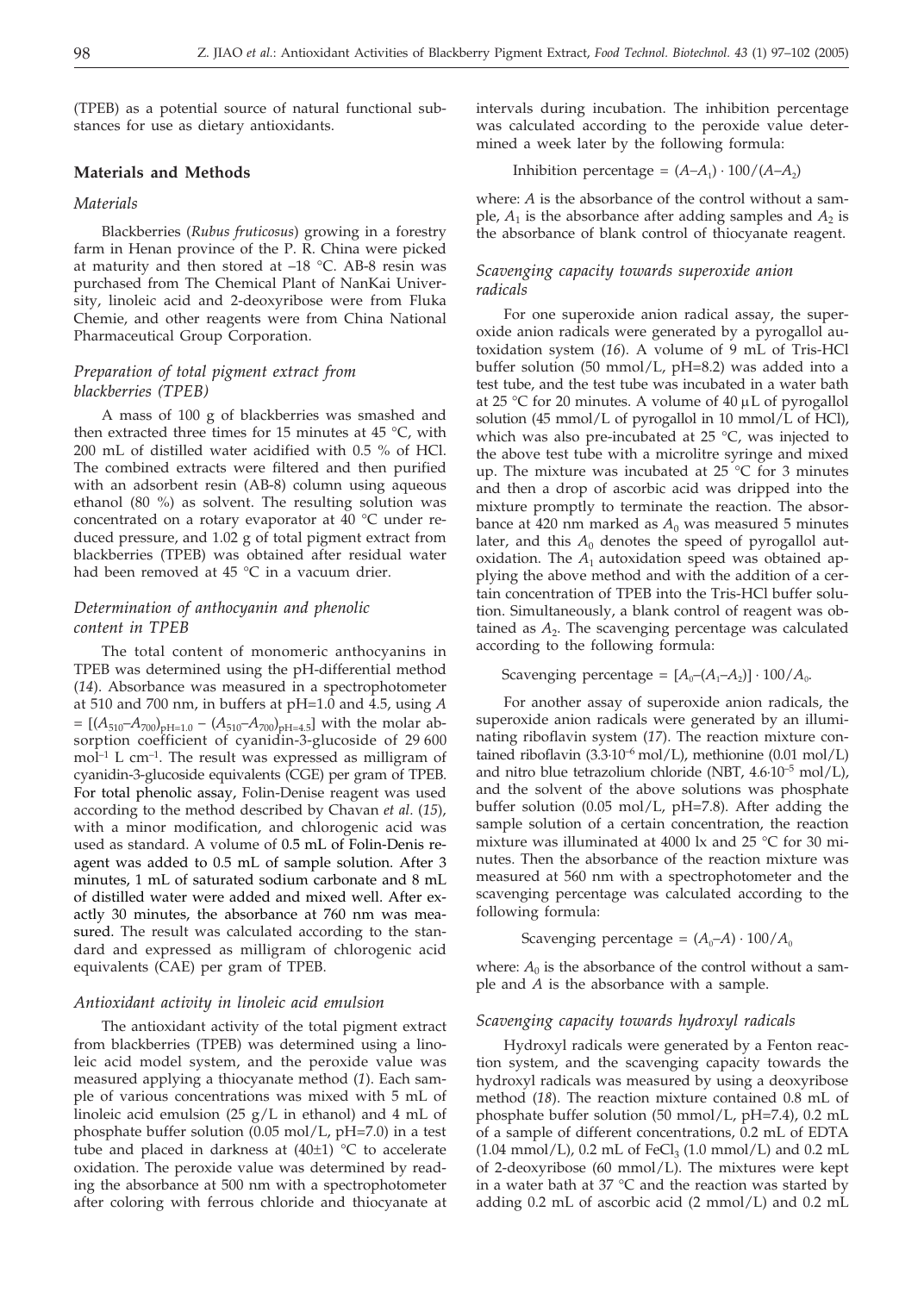of H<sub>2</sub>O<sub>2</sub> (10 mmol/L). After incubation at 37 °C for 1 hour, 2 mL of cold thiobarbituric acid (10 g/L) were added into the reaction mixture followed by 2 mL of HCl (25 %). The mixtures were heated at 100 °C for 15 minutes and then cooled down with water. The absorbance of the solution was measured at 532 nm with a spectrophotometer. Hydroxyl radical scavenging capacity was evaluated with the inhibition percentage of 2-deoxyribose oxidation by hydroxyl radicals. The scavenging percentage was calculated according to the following formula:

 $\text{Scavenging percentage} = [A_0-(A_1-A_2)]\cdot 100/A_0$ 

where:  $A_0$  is the absorbance of the control without a sample, *A*<sup>1</sup> is the absorbance after adding the sample and deoxyribose and  $A_2$  is the absorbance of the sample without deoxyribose.

# *Scavenging capacity towards nitrite*

Each sample of different concentrations was mixed with 1 mL of standard solution of sodium nitrite (5.0  $\mu$ g/mL) in a colorimetric tube of 25 mL. The tubes were incubated in a water bath at 37 °C for 30 minutes. Then the quantity of residual sodium nitrite was determined with a diazo-coupling colorimetric method (*19*) and the scavenging percentage was calculated according to the following formula:

Scavenging percentage for sodium nitrite = (quantity of the standard solution of sodium nitrite-quantity of the residual sodium nitrite)·100/quantity of the standard solution of sodium nitrite.

# **Results and Discussion**

# *Characterization of the total pigment extract from blackberries (TPEB)*

The total monomeric anthocyanin and phenolic content in TPEB amounted to CGE 49.74 mg/g and CAE 576.7 mg/g, respectively. As is well known, many phenolic compounds including anthocyanins have strong antioxidant activity *(2–6,10,12,13)*. The TPEB may have some antioxidant activities and health benefits related to its high anthocyanin and phenolic content. That is why some procedures for the measurement of the antioxidant activity of TPEB should be undergone to confirm them.

#### *Antioxidant activity in linoleic acid emulsion*

The antioxidant effect on the peroxidation of linoleic acid was investigated to evaluate the *in vitro* activity of the total pigment extract from blackberries (TPEB) at the initiation stage of lipid peroxidation. As shown in Fig. 1, the peroxidation of linoleic acid was accelerated notably when incubated at 40 °C. However, the peroxidation was inhibited after adding antioxidants, including TPEB of different concentrations, and butyl hydroxy toluene (BHT). The inhibition percentages of various concentrations of TPEB against linoleic acid peroxidation after one week's incubation are shown in Fig. 2. The inhibition effects of TPEB at 0.075–0.5 mg/mL were identical to that of BHT at 0.1 mg/mL, and superior to that of ascorbic acid at 0.5 mg/mL. In the test concentration



**Fig. 1.** Peroxidation of linoleic acid and the inhibition effects of antioxidants



**Fig. 2.** Inhibition percentages of different concentrations of TPEB against linoleic acid peroxidation. The concentrations of ascorbic acid (Vc) and BHT were 0.5 and 0.1 mg/mL, respectively

range from 0.05 to 0.5 mg/mL, the antioxidant activity of TPEB increased depending on the sample concentration and the maximum inhibition percentage against linoleic acid peroxidation was 98.32 % after one week's incubation.

# *Scavenging capacity towards superoxide anion radicals*

Superoxide anion is an initial free radical and plays an important role in the formation of other reactive oxygen species such as hydrogen peroxide, hydroxyl radical, or singlet oxygen in living systems (*20*). It can also react with nitric oxide and form peroxynitrite, which can generate toxic compounds such as hydroxyl radical and nitric dioxide *(21)*. We evaluated the scavenging capacity of TPEB towards superoxide anion radicals by using a pyrogallol autoxidation system and an illuminating riboflavin system, respectively.

Pyrogallol can autoxidate fast in alkali conditions and release superoxide anions, and, in return, the superoxide anions can accelerate the autoxidation. However, the superoxide anions can be scavenged by adding some scavenger or antioxidant, the autoxidation will thus be depressed. As shown in Fig. 3, the inhibition effects of TPEB on the autoxidation of pyrogallol were relatively feeble at lower concentrations, but the TPEB exhibited strong inhibition activities at higher concentrations. In the range of test concentrations from 0.05 to 1.25 mg/mL, the maximum inhibition percentage was 90.48 %. This indicates that TPEB has a strong inhibition effect on the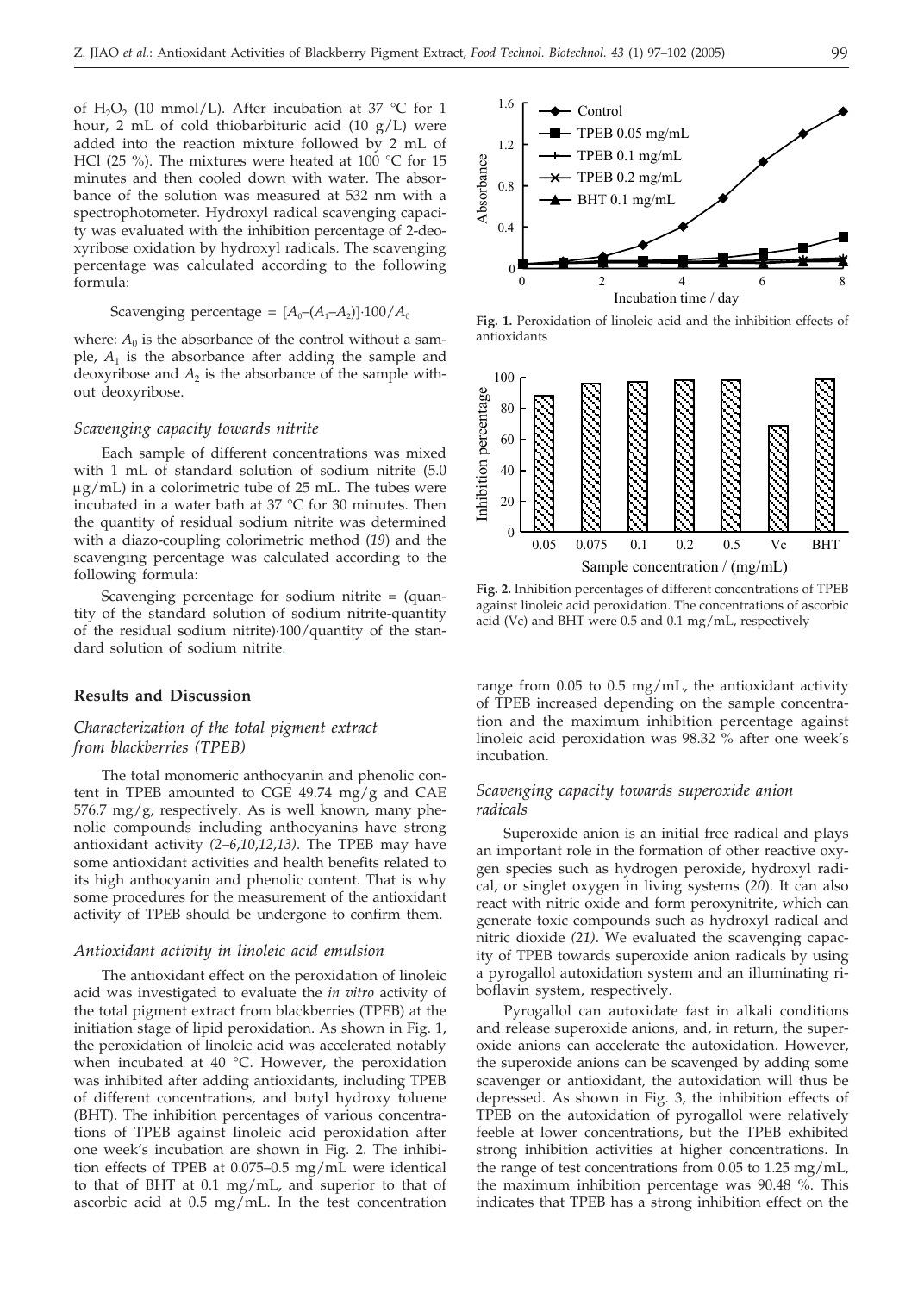

**Fig. 3.** Dose dependency of the scavenging effects of TPEB on superoxide anion radicals

 $\Box$  pyrogallol autoxidation system  $\Box$  illuminating riboflavin system

autoxidation of pyrogallol. In other words, it can scavenge the superoxide anion radicals generated by the pyrogallol autoxidation system effectively.

While in illuminating riboflavin system, TPEB of different concentrations all exhibited strong scavenging activities towards the superoxide anion radicals, and the scavenging effects showed a dose–dependent fashion at concentrations from 0.1 to 0.75 mg/mL. The scavenging percentage was 81.71 % at concentration of 0.1 mg/mL and 94.32 % at concentration of 0.5 mg/mL. However, it had no significant effect on the scavenging capacity towards the superoxide anion radicals with a further increase of the concentration.

The above test systems both originate from the measurement of superoxide dismutase, but they have different mechanisms for generating superoxide anion radicals and this difference may account for the different results, when applied to evaluate the antioxidant activity of TPEB. As mentioned above, the superoxide anions were generated by the oxidation of pyrogallol and the scavenging effects were expressed as the inhibition of pyrogallol autoxidation, so any substance existing in the reaction system that might have effects on the oxidation of pyrogallol might affect the test results. Since the TPEB was a crude extract, there might be some substance that could enhance the oxidation of pyrogallol and thereby offset some inhibition effects. While in the illuminating riboflavin reaction system the superoxide anions were generated and not influenced by the components of the reaction system, the scavenging percentage of TPEB in it might be higher than in pyrogallol autoxidation system at the same concentration. This difference had also been found in the evaluation of the radical scavenging effects of tea polyphenol and its oxidant (*22*). Furthermore, Zhang and Ge *(23)* also found there was no result when applying pyrogallol autoxidation system to measure the superoxide dismutase in crude corn extract due to the complexity of composition, while the illuminating riboflavin system had higher specificity than pyrogallol autoxidation system, when applied to determine the superoxide dismutase or superoxide anions.

#### *Scavenging capacity towards hydroxyl radicals*

Hydroxyl radical is the most reactive free radical and can be formed from superoxide anion and hydrogen peroxide in the presence of metal ions such as copper or iron. Hydroxyl radical has the highest 1-electron reduction potential (2310 mV) and can react with anything in living organisms at the second order rate constants of  $10^9$  to  $10^{10}$  mol  $L^{-1}$  s<sup>-1</sup> (24). It can react with lipids, polypeptides, saccharides, nucleotides and organic acids, especially thiamine and guanosine and thereby cause cell damage (*25*). Hydroxyl radical can be generated by the reaction of hydrogen peroxide with  $Fe<sup>2+</sup>$  or Cu2+. To test the scavenging capacity of TPEB towards hydroxyl radicals, we used the Fenton reagent ( $Fe<sup>2+</sup>$  +  $H_2O_2 \rightarrow Fe^{3+} + OH^- + OH$  as a source of hydroxyl radicals. As shown in Fig. 4, TPEB exhibited strong scavenging capacity towards the hydroxyl radicals generated by Fenton reaction in the test concentration range and the scavenging effects were dependent on concentration from 0.05 to 1.25 mg/mL. The scavenging percentage achieved 93.58 % at the concentration of 1.25 mg/mL.



**Fig. 4.** Dose dependency of the scavenging effects of TPEB on hydroxyl radicals

#### *Scavenging capacity towards nitrite*

Nitrite has been applied in the processing of meat products as a preservation agent and color agent for a long time. The nitrate occurring in many vegetables can also be transformed to nitrite by reduction reactions with the action of bacteria in human bodies. These nitrites may be transformed into nitrosamines combining with secondary and tertiary amines in human bodies. These nitrosamines are procarcinogenic substances *(26)*. Thus, if some substance can scavenge nitrosamine or its precursor substance such as nitrite, it probably has protective functions from cancer. As shown in Fig. 5, though the scavenging capacities of TPEB towards nitrite were



**Fig. 5.** Dose dependency of the scavenging effects of TPEB on nitrite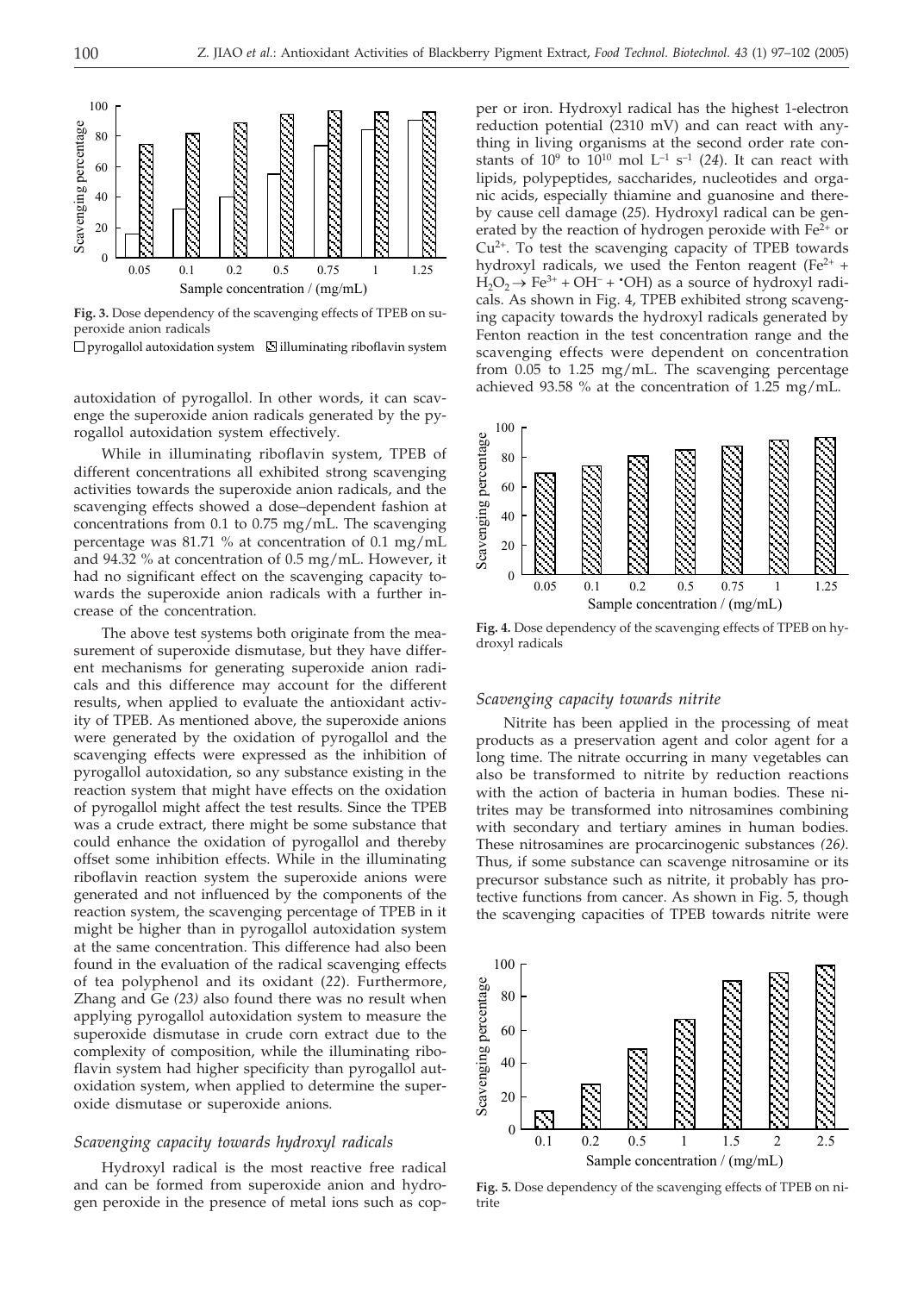relatively feeble at lower concentrations, the scavenging activities became obviously stronger with an increasing concentration and showed a dose-dependent manner in the concentration range from 0.1 to 1.5 mg/mL. In the range of test concentration from 0.1 to 2.5 mg/mL, the maximum scavenging percentage was 98.94 %. Many substances have been demonstrated to scavenge nitrite and block the nitrosation reaction, but the scavenging effects differed due to the different reaction conditions *(27–29)*. Therefore, a standard substance should be used as a control for comparison with the sample. Ascorbic acid, a well-known nitrite scavenger, was used as control in our test. Results showed that the nitrite scavenging effect of ascorbic acid of 0.5 mg/mL was equivalent to that of TPEB of 1.0 mg/mL. This indicates that TPEB is also an excellent nitrite scavenger.

#### **Conclusions**

Lipid oxidation is an old but still very important topic in food stability and in human health. Oxidative damage to cellular components such as lipids and cell membranes by free radicals and other reactive oxygen species is believed to be associated with the development of a range of degenerative diseases including heart disease, cancer, inflammation, arthritis, immune system decline, brain dysfunction and cataracts *(21,30–33)*. This research has demonstrated that the total pigment extract from blackberries (TPEB), which is commonly used as a natural food colorant, is also an excellent natural antioxidant and free radical scavenger. Thus the TPEB may play an important role in the prevention of human diseases related to oxidative damage. Furthermore, the TPEB has also exhibited strong scavenging activity towards nitrite and thereby prevents the formation of nitrosamine and reduces the carcinogenesis induced by nitrosamines. Therefore, the TPEB is a natural, edible colorant with excellent antioxidant properties and health benefits and it seems applicable in both health food and medicine.

#### **References**

- *1.* G.C. Yen, H.Y. Chen, Antioxidant activity of various tea extracts in relation to their antimutagency, *J. Agric. Food Chem. 43* (1995) 27–32.
- *2.* T. Kanda, H. Akiyama, A. Yanagida, M. Tanabe, Y. Goda, M. Toyoda, R. Teshima, Y. Saito, Ihhibitory effects of apple polyphenol on induced histamine release from RBL-2H3 cells and rat mast cells, *Biosci. Biotechnol. Biochem. 62* (1998) 1284–1289.
- *3.* O.S. Yi, A.S. Meyer, E.N. Frankel, Antioxidant activity of grape extracts in a lecithin liposome system, *J. Am. Oil Chem. Soc. 74* (1997) 1301–1307.
- *4.* P.L. Teissedre, E N. Frankel, A.L. Waterhouse, H. Peleg, J.B. German, Inhibition of *in vitro* human LDL oxidation by phenolic antioxidant from grapes and wines, *J. Sci. Food Agric. 70* (1996) 55–61.
- *5.* E.N. Frankel, J. Kanner, J.B. German, E. Parks, J.E. Kinsella, Inhibition of oxidation of human low density lipoprotein by phenolic substances in red wine, *Lancet*, *341* (1993) 454–457.
- *6.* E.N. Frankel, A.L. Waterhouse, P.L. Teissedre, Principle phenolic phytochemicals in selected California wines and

their antioxidant activity in inhibiting oxidation of human low density lipoproteins, *J. Agric. Food. Chem. 43* (1995) 890–894.

- *7.* C. Felgines, O. Texier, C. Besson, D. Fraisse, J.L. Lamaison, C. Rémésy, Blackberry anthocyanins are slightly bioavailable in rats, *J. Nutr. 132* (2002) 1249–1253.
- *8.* G.T. Ling: *Handbook of Natural Food Additives,* Chemical Industry Press, Beijing (2000) pp. 226–228.
- *9.* M.P. Kahkonen, A.I. Hopia, M. Heinonen, Berry phenolics and their antioxidant activity, *J. Agric. Food Chem. 49* (2001) 4076–4082.
- *10.* M.K. Ehlenfeldt, R.L. Prior, Oxygen radical absorbance capacity (OROC) and phenolic and anthocyanin concentrations in fruit and leaf tissues of highbush blueberry, *J. Agric. Food Chem. 49* (2001) 2222–2227.
- *11.* H. Xue, R.M. Aziz, N. Sun, J.M. Cassady, L.M. Kamendulis, Y. Xu, G.D. Stoner, J.E. Klaunig, Inhibition of cellular transformation by berry extracts, *Carcinogenesis, 22* (2001) 351–356.
- *12.* H. Wang, M.G. Nair, G.M. Strasburg, Y.C. Chang, A.M. Booren, J.I. Gray, D.L. DeWitt, Antioxidant and anti-inflammatory activities of anthocyanins and their aglycone from tart cherries, *J. Nat. Prod. 62* (1999) 294–296.
- *13.* F.C. Stintzing, A.S. Stintzing, R. Carle, B. Frei, R.E. Wrolstad, Color and antioxidant properties of cyanidin-based anthocyanin pigments, *J. Agric. Food Chem. 50* (2002) 6172–6181.
- *14.* M.M. Giusti, R.E. Wrolstad: Characterization and Measurement of Anthocyanins by UV-Visible Spectroscopy. In: *Current Protocols in Food Analytical Chemistry,* R.E. Wrolstad (Ed.), John Wiley & Sons, New York (2001) pp. 1–13.
- *15.* U.D. Chavan, D.B. Mckenzie, R. Amarowicz, F. Shahidi, Phytochemical components of beach pea (*Lathyrus maritimus* L.), *Food Chem. 81* (2003) 61–71.
- *16.* T.Y. Jing, X.Y. Zhao, The improved pyrogallol method by using terminating agent for superoxide dismutase measurement, *Progr. Biochem. Biophys. 22* (1995) 84–86.
- *17.* C. Beauchamp, I. Fridovich, Superoxide dismutase: Improved assays and an assay applicable to acrylamide gels, *Anal. Biochem. 44* (1971) 276–287.
- *18.* B. Halliwell, J.M.C. Gutteridge, O.I. Aruoma, The deoxyribose method: A simple »test tube« assay for determination of rate constants for reactions of hydroxyl radicals, *Anal. Biochem. 165* (1987) 215–219.
- *19.* F.L. Liu, X.J. Dai: *Analytical Methods in Food Physics and Chemistry,* Chinese Light Industry Press, Beijing (1987) pp. 177–183.
- *20.* T.W. Stief, The physiology and pharmacology of singlet oxygen, *Med. Hypotheses, 60* (2003) 567–572.
- *21.* B. Halliwell, Antioxidants and human disease: A general introduction, *Nutr. Rev. 55* (1997) 44–49.
- *22.* C.M. Li, B.J. Xie, Investigation with spectrophotomeric method on the radical scavenging effect of tea polyphenol and its oxidant, *Fine Chemicals, 17* (2000) 241–244.
- *23.* W.J. Zhang, C. Ge, Comparation of pyrogallol autoxidation and NBT photoreduction assay in detecting activity of SOD, *J. Hebei Vocation-Technical Teachers College, 14* (2000) 68–70.
- *24.* M.B. Korycka-Dahl, T. Richardson, Activated oxygen species and oxidation of food constituents, *Crit. Rev. Food Sci. Nutr. 10* (1978) 209–241.
- *25.* B. Ashok, R. Ali, The aging paradox: Free radical theory of aging, *Exp. Gerontol. 34* (1999) 293–303.
- *26.* H. Bartsch, R. Montesano, Relevance of nitrosamines to human cancer, *Carcinogenesis, 5* (1984) 1381–1393.
- *27.* T. Rundlof, E. Olsson, A. Weirnik, S. Back, M. Aune, L. Johansson, I. Wahlberg, Potential nitrite scavengers as inhibitors of the formation of N-nitrosamines in solution and tabacco matrix systems, *J. Agric. Food Chem. 48* (2000) 4381–4388.